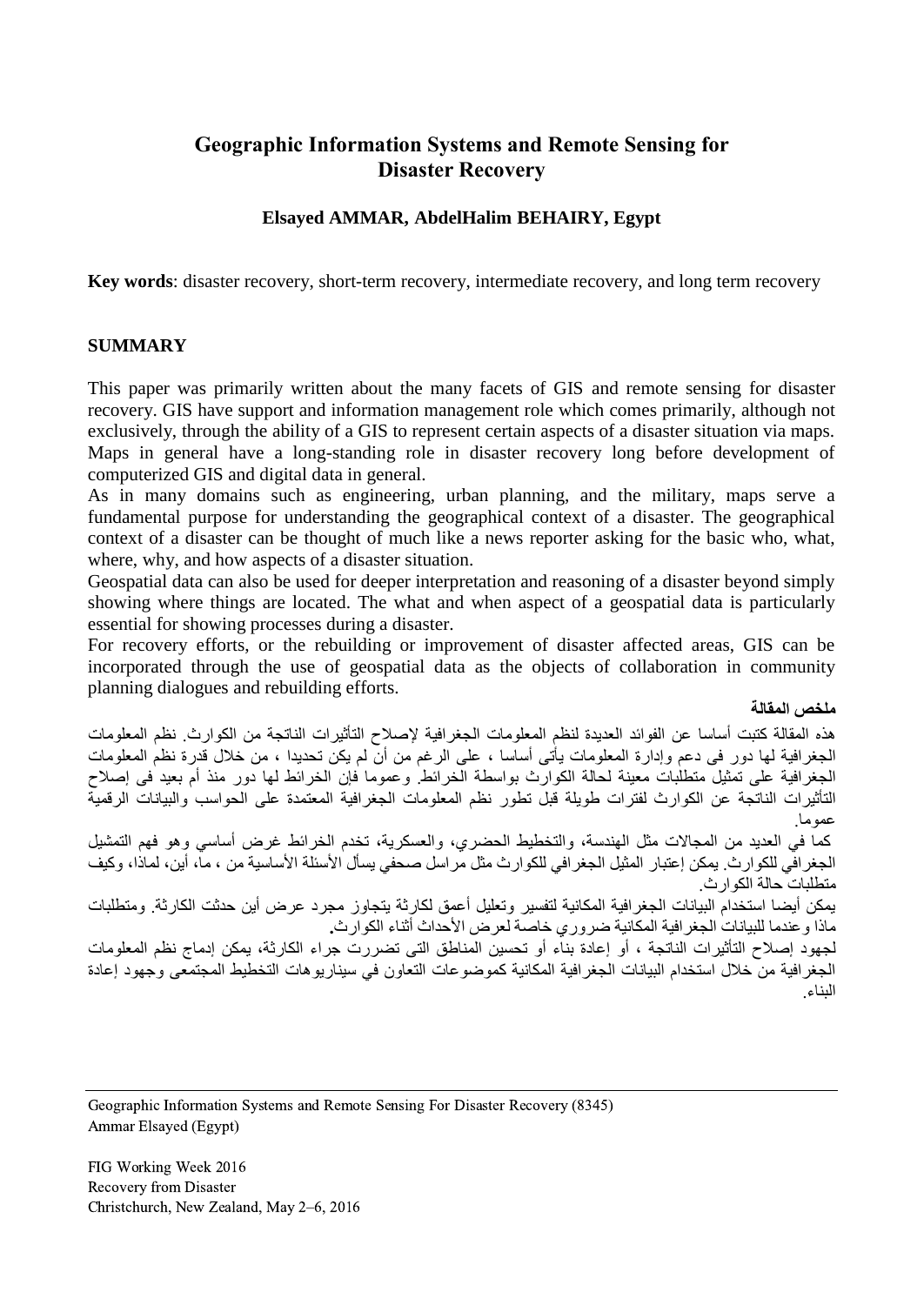# **Geographic Information Systems and Remote Sensing for Disaster Recovery**

### **Elsayed AMMAR, AbdelHalim BEHAIRY, Egypt**

### **1. INTRODUCTION**

Disasters occur every day on the earth, affecting millions of people each year and inflicting terrible suffering and economic loss (Madry, 2015).

A disaster is a fundamental breakdown between humans, their environment and supporting technologies. When a community cannot adequately respond to an incident and requires outside assistance, then it is a disaster, and the emergency management community responds (Ibid).

Resilience defines how a community is capable to absorb these incidents without requiring outside assistance, and mitigation defines actions and planning to reduce the impact of the next incidents, for example by moving people out of areas that repeatedly flooded or enforcing stricter building codes in areas subject to earthquakes (Ibid).

Disaster recovery is focused on the transition of the built environment, business, people, and their communities back to a state of acceptable operation after an event such as an earthquake or hurricane, which requires long-term planning and commitment to achieve recovery goals (Tomaszewski, 2015).

It is the longer-term returning the community back to normal, as much as possible, after the immediate response is over (Madry, 2015).

This paper deals with ideas and examples that will show capabilities of Geographic Information Systems, GIS, and remote sensing for disaster recovery. It provides a comprehensive treatment of GIS and remote sensing for disaster recovery. However, it cannot cover all aspects of this fascinating, interdisciplinary area.

## **2. GEOGRAPHICAL ASPECTS OF DISASTER RECOVERY**

Figure 1, cited from the US Federal Emergency Management Agency (FEMA) National Recovery Framework, is a helpful guide for outlining various geographical aspects of disaster recovery (Tomaszewski, 2015). The specific uses of GIS as a support mechanism for many of these geographical aspects of disaster recovery are discussed later in section 3.

Disaster recovery operates at varying space and time scales subject to the nuances of the places undergoing the recovery, (Stevenson et al., 2010). It is classified as short-term, intermediate, and long term recoveries. These classes are discussed in detail below:

#### **2.1 Short-term recovery**

In this class, disaster recovery is seen as a part of the disaster response phase in the case of efforts such as returning people that have been temporarily displaced to their homes. Its activities are carried out within days. It includes the following activities (Tomaszewski, 2015):

- Provide integrated mass care and emergency services.
- Clear primary transportation routes.

Geographic Information Systems and Remote Sensing For Disaster Recovery (8345) Ammar Elsayed (Egypt)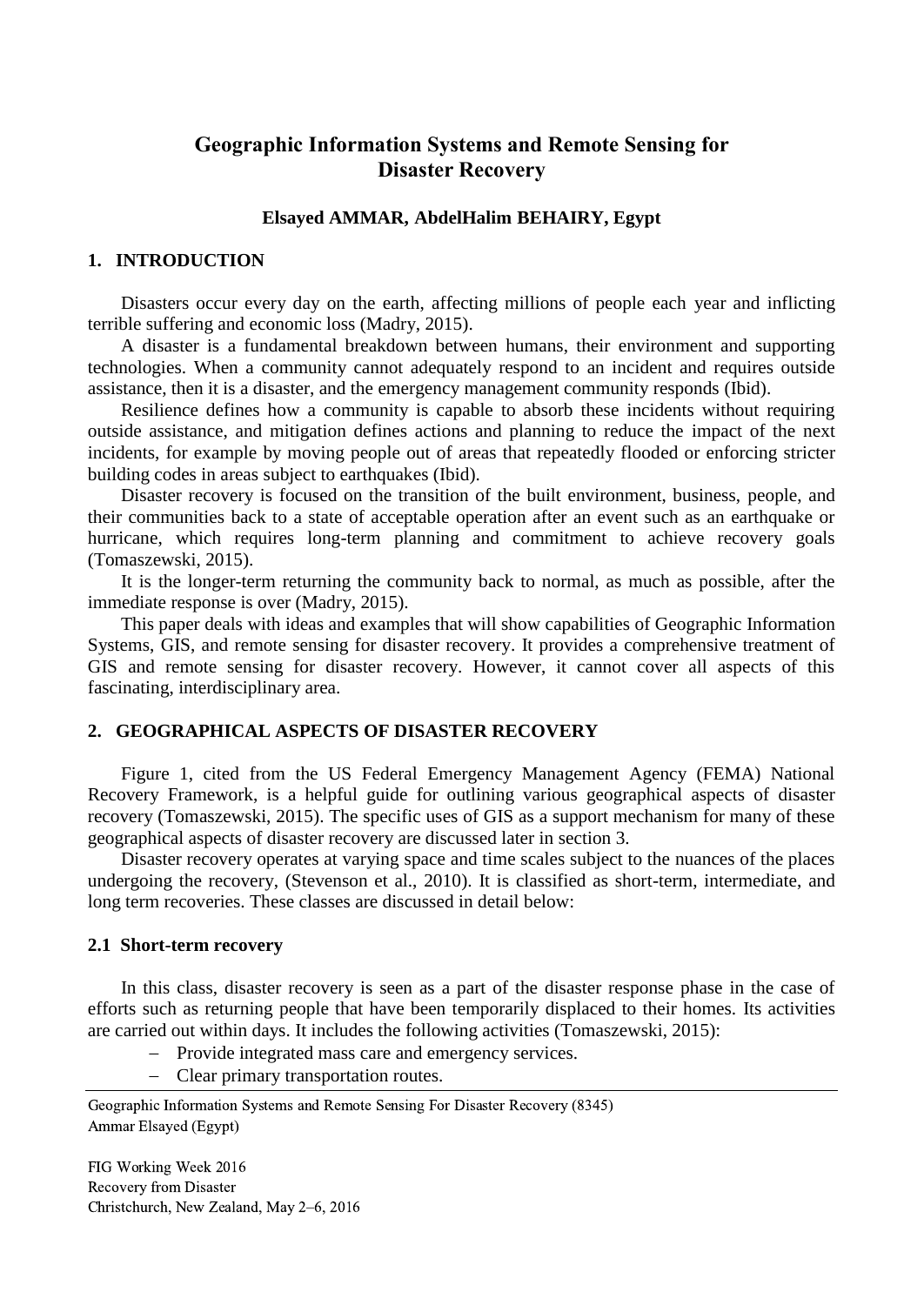- Establish temporary or interim infrastructure to support business reopening.
- Reestablish cash flow.
- Identify adults and children who benefit from counseling or behavioral health services and begin treatment.
- Provide emergency and temporary medical care and establish appropriate surveillance protocols.
- Assess and understand risks and vulnerabilities.



Figure (1) The recovery continuum (2011 From Federal Emergency Management Agency FEMA), National Disaster Recovery Framework, http://www.fema.gov/national-disaster-recoveryframework).

## **2.2 Intermediate recovery**

Geographic Information Systems and Remote Sensing For Disaster Recovery (8345) Ammar Elsayed (Egypt)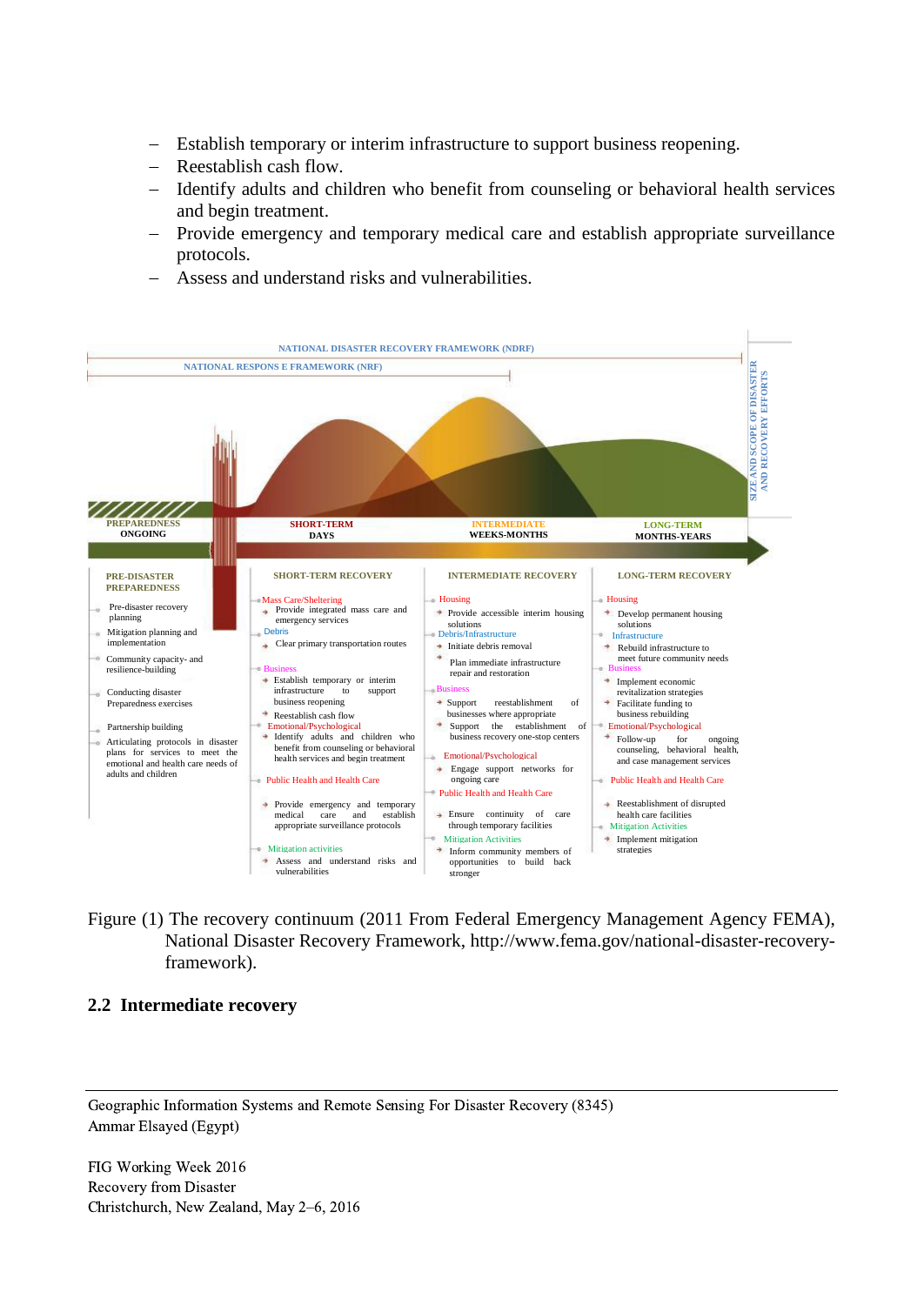Also most of the activities in this class are seen as a part of the disaster response phase. Its activities are carried out within weeks to months. They include the following activities (Tomaszewski, 2015):

- Provide accessible interim housing solutions.
- $-$  Initiate debris removal.
- Plan immediate infrastructure repair and restoration.
- Support reestablishment of businesses where appropriate.
- Support the establishment of business recovery one-stop centers.
- Engage support networks for ongoing care.
- Ensure continuity of care through temporary facilities.
- Inform community members of opportunities to build back stronger.

#### **2.3 Long-term recovery**

In this class, disaster recovery is viewed as a disaster planning activity in terms of developing plans for recovery such as contracts for debris removal that are implemented once an actual disaster occurs or making observations of disaster zones using remote sensing technologies to measure redevelopment progress (Wagner, Myint, and Cerveny, 2012).

Furthermore, long-term disaster recovery often does not receive the media attention that other disaster phases do, such as disaster response.

Long-term disaster recovery is the focus of this paper. It includes the following activities:

- Develop permanent housing solutions.
- Rebuild infrastructure to meet future community needs.
- Implement economic revitalization strategies.
- Facilitate funding to business rebuilding.
- Follow-up for ongoing counseling, behavioral health, and case management services.
- Reestablishment of disrupted health care facilities.
- Implement mitigation strategies.

These activities take months to years to be executed.

In disaster recovery, GIS can be used for location-specific planning and coordination such as identifying people in specific shelters, identifying specific locations to which they can be moved, and monitoring the rebuilding and redevelopment of houses and neighborhoods. As also seen in Fig. (1), debris and infrastructure activities are inherently spatial in nature and can rely on GIS for planning and coordination. Public health and health care are also very location-specific activities that can rely on GIS for site selection problems such as determining the best locations to place temporary health centers. Finally, it is interesting to note in Fig. (1) that disaster mitigation activities, such as identifying risks and vulnerabilities and communicating with community members about opportunities for more resilient rebuilding, are also integrated into the disaster recovery process (Tomaszewski, 2015).

Geographic Information Systems and Remote Sensing For Disaster Recovery (8345) Ammar Elsayed (Egypt)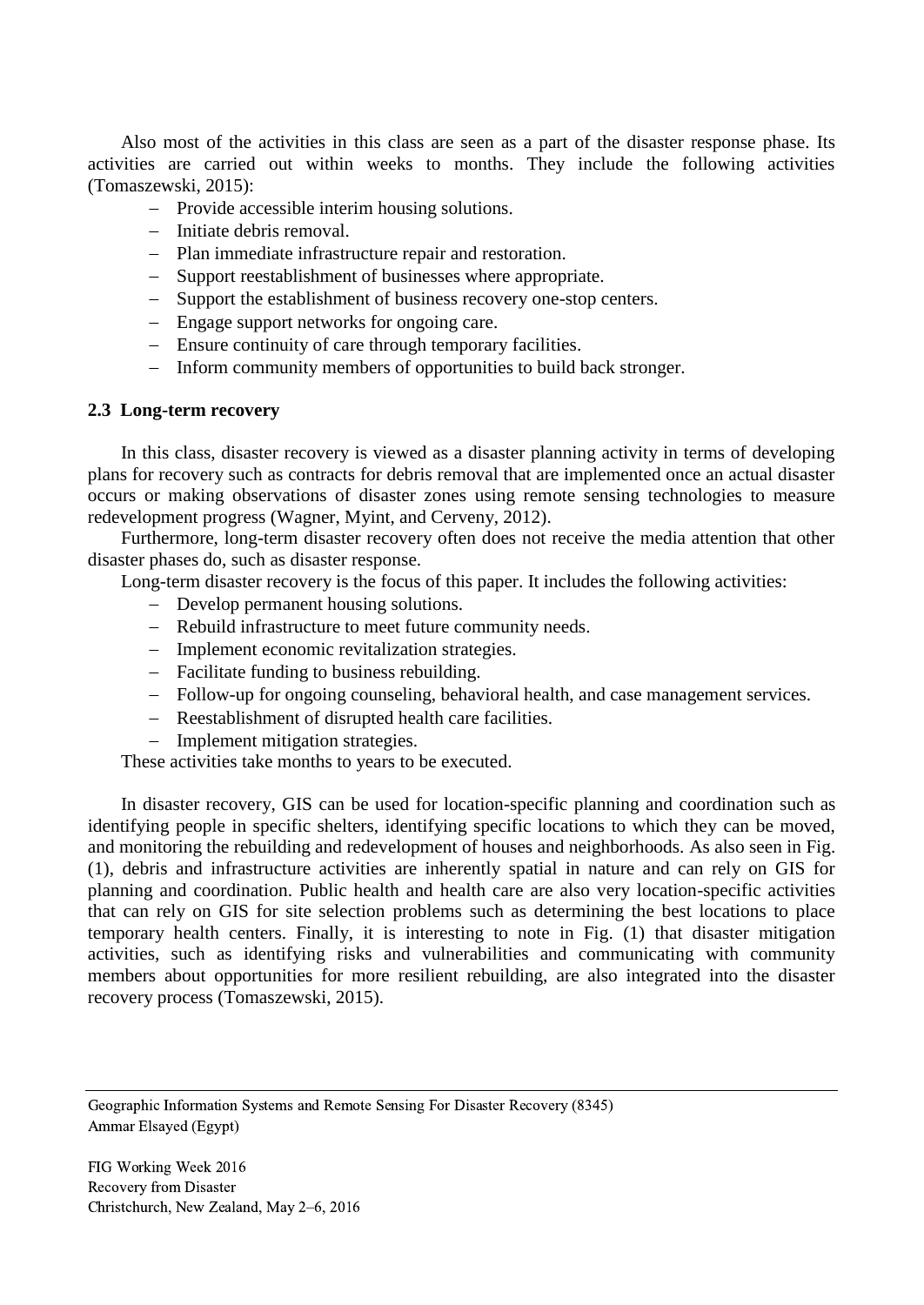#### **3. USING GIS TO SUPPORT DISASTER RECOVERY TASKS**

GIS, have the ability to represent certain aspects of a disaster situation via geospatial data (digital maps). Geospatial data serve a fundamental purpose for understanding the geographical context of a disaster. The geographical context of a disaster can tell us the basic who, what, where, why, and how aspects of a disaster situation (Ibid).

First and foremost, geospatial data can tell us the where aspect of a disaster such as where damaged buildings are, where roads open for evacuation are, where the areas that are most susceptible to flooding impacts are, where supplies should be stationed for planning purposes.

However, it is important to consider that geospatial data can also be used for deeper interpretation and reasoning of a disaster beyond simply showing where things are located. For example, geospatial data are important for showing what is happening in a disaster and when it is happening. The what and when aspect of a geospatial data is particularly essential for showing processes during a disaster.

For recovery efforts, or the rebuilding or improvement of disaster affected areas, GIS can be incorporated through the use of geospatial data as the objects of collaboration in community planning dialogues and rebuilding efforts.

The unfortunate reality is that disasters will continue to proliferate in size, scope, and intensity. Future disasters will affect more people in diverse geographical contexts. Given that disasters are fundamentally spatial in nature, GIS plays a critical role in disaster recovery.

Furthermore, although the adoption of GIS into disaster recovery practice continues, there is still much more that can be done with integrating GIS and disaster recovery. Thus, beyond the paper's primary audience, it has been designed to inform, enlighten, advocate for, and raise awareness of GIS for disaster recovery.

GIS has the potential to advance interdisciplinary research and perspectives on disaster recovery due to the spatial nature of questions that GIS addresses and problems it helps to solve. Ultimately, this paper will help in developing better disaster recovery spatial thinking skills and show how GIS can support spatial thinking. Specific GIS software titles will come and go, but it is the underlying spatial thinking skills for disaster recovery that will remain and are most important.

The GIS is sufficiently flexible that any type of spatial information can be integrated into it (Madry, 2015).

GIS are at the heart of disaster recovery data integration, analysis, and sharing. GIS is where all the information from satellites, GPS, weather RADAR, field damage assessments, paper maps, and other sources are integrated and displayed for analysis and action. Many international, national, state, and local disaster organizations and others are now using GIS systems and are also routinely distributing their data in GIS formats so that it can be directly incorporated into GIS systems (Ibid).

#### **3.1 Geocollaboration**

Geocollaboration is the idea of using maps, spatial representations, and map annotations to facilitate processes of collaboration that they are spatial in nature (Tomaszewski, 2010). Although relevant to all disaster management phases, the idea of geocollaboration can play a particularly important role in disaster recovery as a means to coordinate the spatial activities of a variety of actors involved in long-term recovery (Emrich, Cutter, and Weschler, 2011).

Geographic Information Systems and Remote Sensing For Disaster Recovery (8345) Ammar Elsayed (Egypt)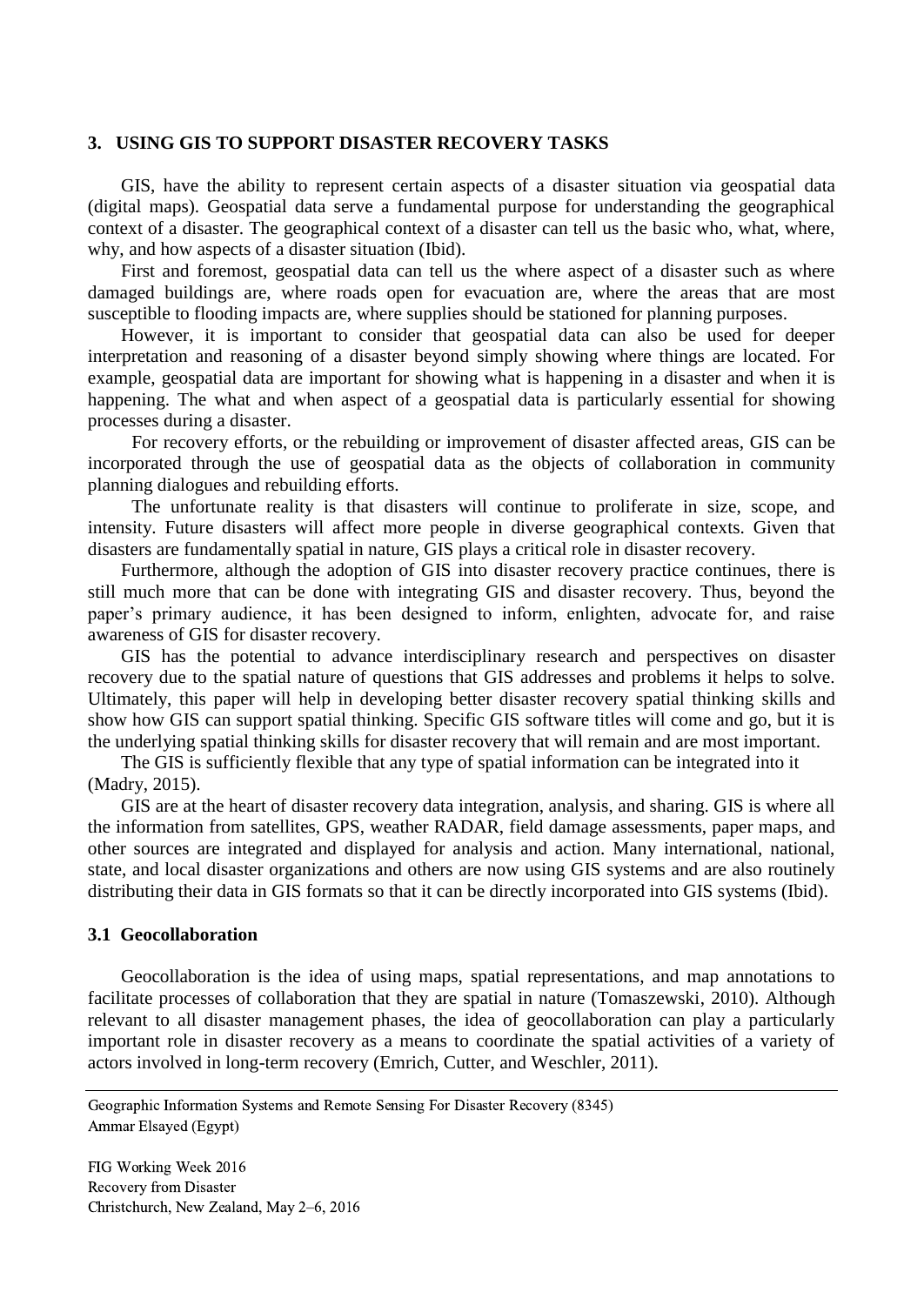The particular role of visualization as a support mechanism in the geocollaborative process applied to disaster recovery tasks is outlined as follows:

- The object of collaboration: Maps can serve as the manifestation of common ground through which collaboration and group work will occur. For example, using maps as the object to coordinate the efforts of teams working together on recovery tasks such as debris removal, deciding where to relocate businesses, or reviewing housing recovery plans Fig. (2).
- Provide support for human dialogue, information sharing, negotiation, and discussions: Maps and visual artefacts placed on maps can be used to reformulate and re-express concepts, visualize opinions, or be used for information sharing Fig. (3).
- Support for coordinated activity: emergency operations centres, maps, and spatial data are fundamental to supporting coordinated activities. This use of visualization to support group work is particularly (but not exclusively) important in short-term recovery following disaster response activities. For example, large-sized map displays can be used to show locations of various entities relevant to a situation Fig. (4).



Figure (2) A housing recovery being held after 2012 Hurricane Sandy. In this image, the two People are using a map as the object of collaboration to review changes in FEMA elevation flood maps (FEMA photo by K.C. Wilsey).

Geographic Information Systems and Remote Sensing For Disaster Recovery (8345) Ammar Elsayed (Egypt)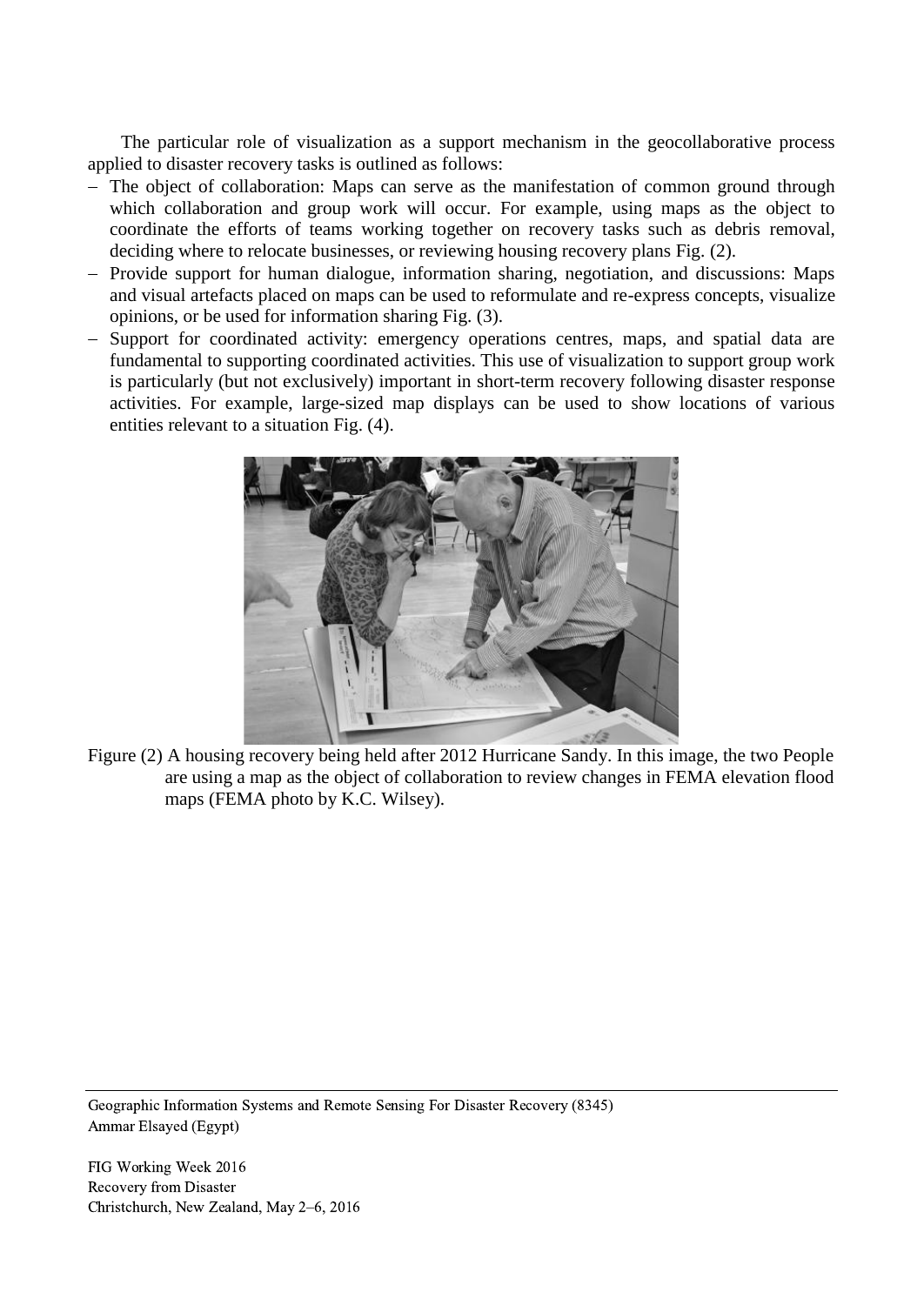

Figure (3) A 2010 image of a paper map of Tennessee used as a base map to show the locations of disaster recovery centers using artifacts such as colored push pins that signified the open (green), proposed (yellow), or closed (red) status of a disaster recovery shelter during major statewide storm and flooding events. This is a classic example of a low-tech but highly effective way that maps and artifacts placed on the maps, such as the push pins or hand-drawn map items, can be used for dialogue and information sharing among disaster recovery teams (FEMA photo by David Fine).

Rotterdam is one of the busiest ports in Europe and large-size map displays of the harbor entrance are vital for maintaining situation awareness about the position and details about ships that come and go from the harbor. Displays like this are vital for coordinating the activities of a wide variety of people involved in harbor management activities and when harbor emergencies occur.



Figure (4) A picture of the large map display from the port of Rotterdam in the Netherlands (Photo from collection of Brian Tomaszewski).

Geographic Information Systems and Remote Sensing For Disaster Recovery (8345) Ammar Elsayed (Egypt)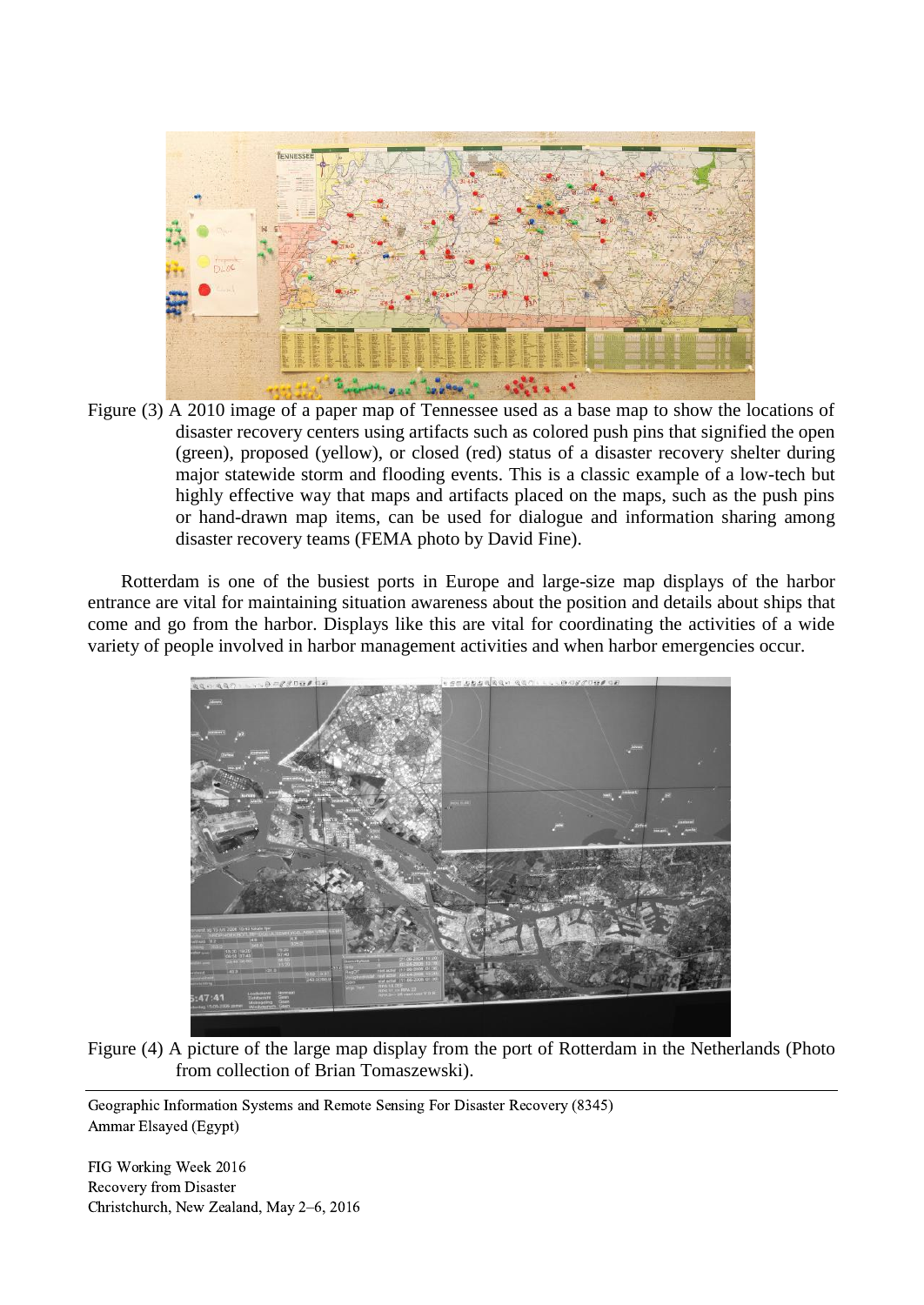#### **3.2 Restoring Critical Infrastructure**

The restoration of critical infrastructure, such as power, water, electricity, and transportation systems, is a critical activity for both short-term and long-term recovery efforts. GIS can play an important role in critical infrastructure vulnerability planning and restoration activities through the visualization of physical proximity and distribution of critical capabilities across a region. Since infrastructural vulnerabilities are governed by virtual and physical attributes, use of GIS is particularly important as a management tool as it is a method that can marry both sets of conditions. The following is a specific GIS example using a road blockage Fig. (5).

Fig. (5) shows a hypothetical critical infrastructure restoration example of conducting an analysis as to which barriers should be removed to restore optimal and efficient transportation of elderly people from shelter and health and human service locations. In this example, starting on the bottom right, the travel destination start point, which is the location of a shelter specializing in elderly people, is shown with a circled number one.



## Figure (5) The networking analysts tool environment inside ArcMap 10.2 (2014 ESRI, ArcGIS, ArcMap (Tomaszewski, 2015)).

Geographic Information Systems and Remote Sensing For Disaster Recovery (8345) Ammar Elsayed (Egypt)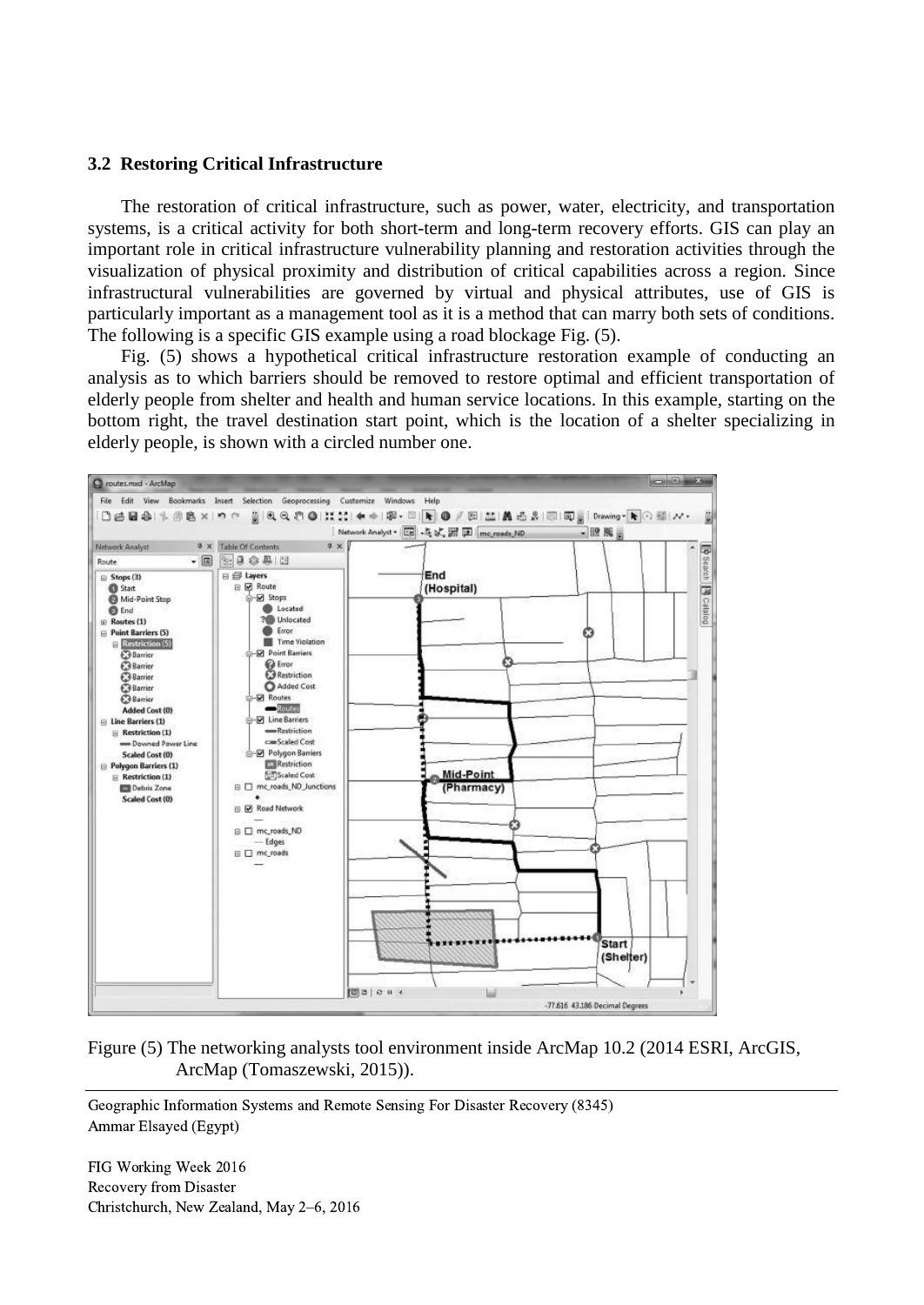A travel destination midpoint, which is the location of a pharmacy for collecting medical supplies, is shown with a circled number 2, and the endpoint, which is where the elderly people are being taken for doctor visits, is shown with a circled number 3. The ideal route for travel between these three locations is shown with the black, dashed line. However, travel along this exact route is not possible as obstacles, collected from field damage assessment teams, are blocking passage along the route. For example, there is a large debris zone (represented by a hatched polygon symbol) as well as smaller debris zones causing route blockages (as represented by point symbols shown with a circled X). Both the travel route origins and destinations, in endpoints as well as point, line, and polygon restriction representations, can all be added into GIS for planning the final route. Furthermore, the underlying road network is a TIGER shapefile that has been processed by the ArcGIS Network Analyst tool to allow for route calculations. Once the origins, destinations, and endpoints have been defined, in addition to point, line, and polygon-based route restrictions, the network analyst tool will then create a route that connects the origins and destinations while avoiding the restricted areas.

In Fig. (5), the final route calculated is shown using a solid black line. Make note of several things about the calculated route. First, note how the calculated route connects all three of the destination points (the shelter, pharmacy, and hospital). Second, make note of how the final route avoids all the defined restriction areas. The Fig. (5) example only shows the calculation of a route that is based on distance. However, routes can also be calculated in terms of time restrictions, such as avoiding streets with particularly high traffic volumes at certain times, such as morning or afternoon rush hour traffic. In addition to helping to restore critical infrastructure, network analyst approaches like the one shown in Fig. (5) have a wide variety of other uses in other disaster management activities such as evacuation route planning.

#### **3.3 Debris Cleanup**

Another very common activity in disaster recovery on both short-term and long-term scales is debris cleanup. Again, GIS can serve as a powerful support technology for planning, analyzing, and modeling debris cleanup activities. For example, debris cleanup is the initial activity that signals the shift into recovery from the response phase. It is also a resource- and capability-intensive process. The right tools and equipment must be available to the individuals assigned to complete the largescale effort. Careful planning is essential for efficient and effective debris cleanup such as (1) understanding the volume and type of debris to be removed, (2) where specific debris can be moved (for example, a general landfill versus a specialized waste facility location that specializes in hazardous materials), and how much time debris removal will take with the resources that are available (Dymon and Winter, 2012).

In addition to basic spatial understanding of where debris has accumulated based on damage assessment maps and where debris cleanup crews are located, the analytical capabilities of GIS can also be used for planning debris cleanup activities using networking algorithms similar to those shown in the previous examples of restoring critical infrastructure.

Fig. (6) is one example of the use of GIS as an analytic support device for debris cleanup activities using service area networking algorithms. Fig. (6) shows a hypothetical degree cleanup scenario that was created using the Network Analyst tools of ArcMap and was also used to create

Geographic Information Systems and Remote Sensing For Disaster Recovery (8345) Ammar Elsayed (Egypt)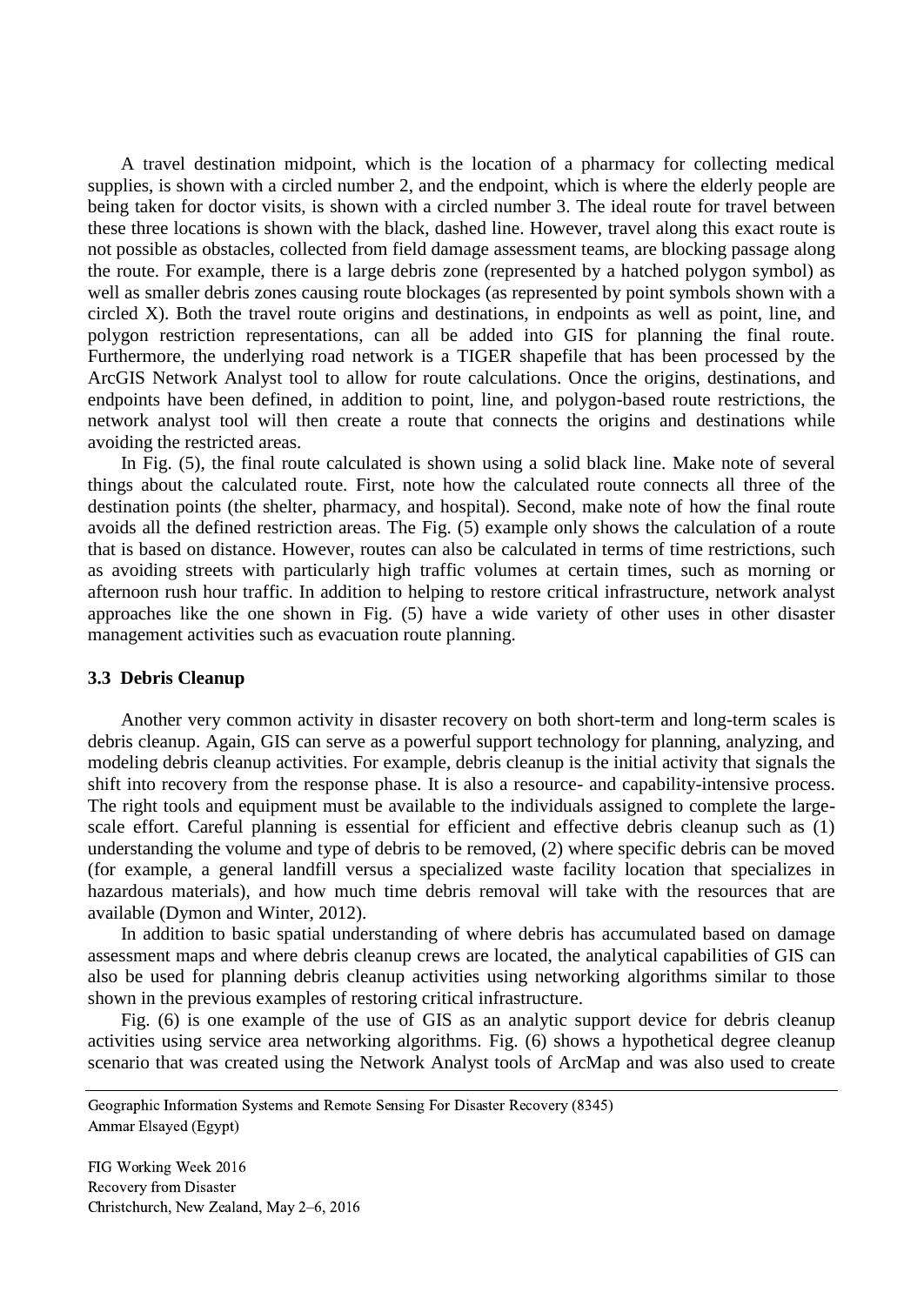the routes shown in Figure (5). In Fig. (6), the black dots on the map represent debris collection facility points, or areas where citizens have been instructed to bring debris created during a flooding episode or perhaps where local recovery volunteers have been instructed to pile debris for later collection by a large-volume debris collection truck. The dark grey polygons around each debris collection facility point represent the service area of the debris collection point. A service area, in the context of Fig. (6), represents a set distance, represented as a polygon, from the debris collection facility point that can be traveled on the underlying transportation network. In Fig. (6), this set distance is 1000 meters. This distance, of course, can be changed to whatever distance is required. The service area can also be defined from the facility point based on a time value opposed to a distance value. Time might be used in the case of service areas that are time dependent such as, for example, the speed at which vital medical supplies can be delivered from a hospital or temporary medical facility.

In addition to the service area polygons that represent a 1000-meter distance that can be traveled on the underlying road network from the facility points, make note of several other items in Fig. (6). First, make note of the two service areas that overlap (bottom left of the map) and the light gray line that goes through the two service areas. This gray line represents the exact boundary where the two service areas overlap. An important characteristic of the service area–generation algorithm, showing service area overlaps can be very useful for identifying inefficiencies in service areas such as the overlapping, redundant service areas like those shown on the bottom left of the map in Fig. (6). Additionally, the service area–generation algorithm can help to visually identify service area gaps. For example, the service area shown on the bottom right of the map Fig. (6) has a somewhat large, open gap between the two service areas that are above and slightly to the right of the service area on the bottom right. Thus, this analysis could be used to inform decisions about where to place a new debris collection area that would also be accessible within 1000 meters but do not overlap with existing services. Also, make note of the service area located in the middle of the map in Fig. (6). In particular, note how there is a black line running from the bottom left to the upper right of the right side of this service area. The black line represents a restriction or barrier, similar to the idea of barriers and restrictions one learned about in the restoring critical infrastructure section in this chapter and shown in Fig. (6). Much like barriers that can restrict where routes can go, barriers can also serve to restrict or confine the definition of service areas. This can serve as a very useful feature, especially in the case of disaster recovery, for ensuring that relevant situational factors are accounted for when defining service areas. For example, the line could represent a construction zone, downed power line, or any other type of feature that citizens or volunteers helping with disaster recovery activities should avoid. Finally, like the routing algorithm discussed previously, the service area definitions can easily be modified such as moving facility locations, modifying service boundary destinations, or adding point, line, or polygon restrictions.

Geographic Information Systems and Remote Sensing For Disaster Recovery (8345) Ammar Elsayed (Egypt)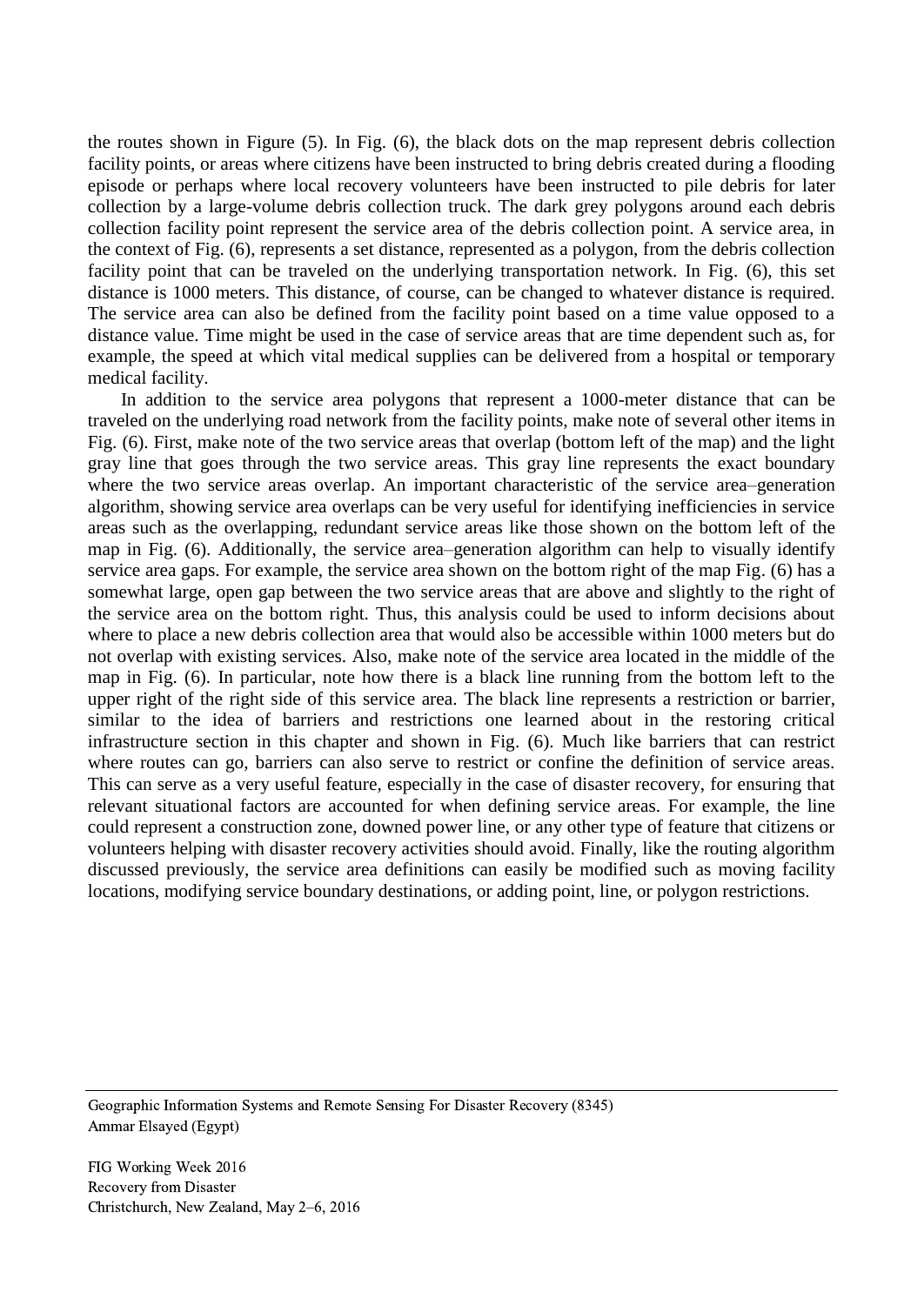

Figure (6) Debris cleanup service area network algorithm output results—areas 1000 meters from debris collection points (2014 ESRI, ArcGIS, ArcMap (Tomaszewski, 2015)).

#### **3.4 Recovery Planning**

Recovery planning is an ideal opportunity to involve the public in broader disaster recovery activities. Once again, GIS can play an important role in facilitating recovery planning processes. Current disaster recovery policy strongly emphasizes ground level, community involvement for a wide range of stakeholders ranging from individual citizens to local businesses after a disaster has affected a community (Phillips, Neal, and Webb, 2012; Federal Emergency Management Agency [FEMA], 2011). The emphasis on local stakeholders creates ample opportunity for the broader public to engage with the products of GIS, if not GIS technology itself.

For example, maps can be used as the visual, spatial representations of ideas, arguments, and discussion points that focus on how a community rethinks and reimagines itself after a major disaster has physically, psychologically, and economically impacted the community Fig. (7).

Geographic Information Systems and Remote Sensing For Disaster Recovery (8345) Ammar Elsayed (Egypt)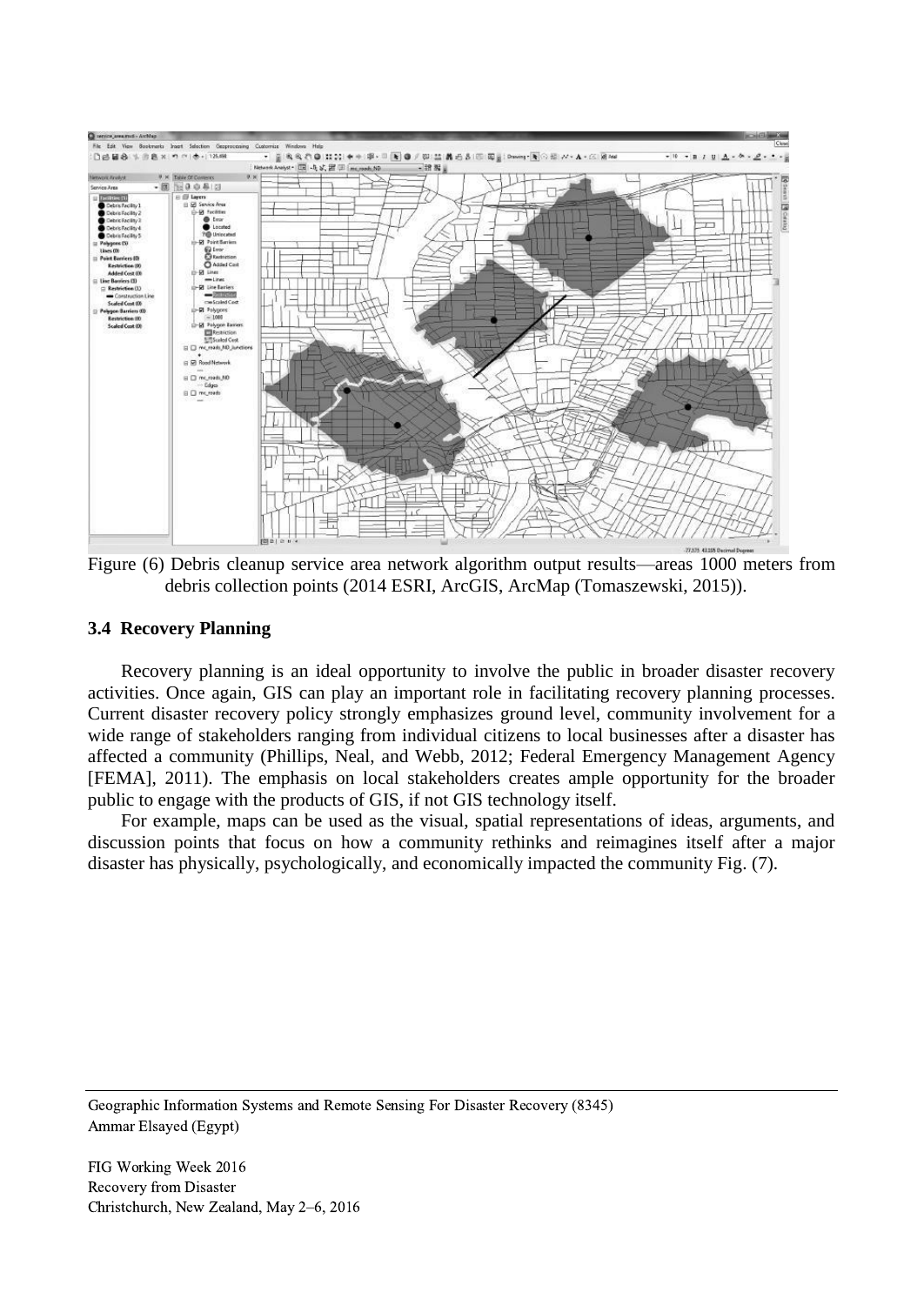

Figure (7) Using paper maps and annotations for a recovery planning session (2006) in Biloxi, Mississippi, post-Katrina (Photo by Brian Tomaszewski (Tomaszewski, 2015).)

Fig. (7) shows a low-tech, but highly effective method for gathering inputs from community stakeholders using map-based formats. This picture, taken in 2006 in East Biloxi, Mississippi, one year after Hurricane Katrina, shows community members utilizing the second idea of the role of visual representation in geocollaboration discussed previously in this paper—*provide support for human dialogue, information sharing, negotiation, discussions*. In particular, these community members are adding posted notes, hand-drawn annotations, and other artifacts on acetate overlays on paper maps to discuss how East Biloxi should be redeveloped in the wake of Hurricane Katrina. East Biloxi was a particularly interesting case in this regard as its built environment was almost completely destroyed by Hurricane Katrina and the community faced many redevelopment issues a such as balancing waterfront, casino development interests with that of poor and underrepresented groups that live in the interior parts of East Biloxi near the casinos (Tomaszewski, 2015).

Fig. (8) also shows other uses of hardcopy maps to engage the public in recovery planning activities.

Geographic Information Systems and Remote Sensing For Disaster Recovery (8345) Ammar Elsayed (Egypt)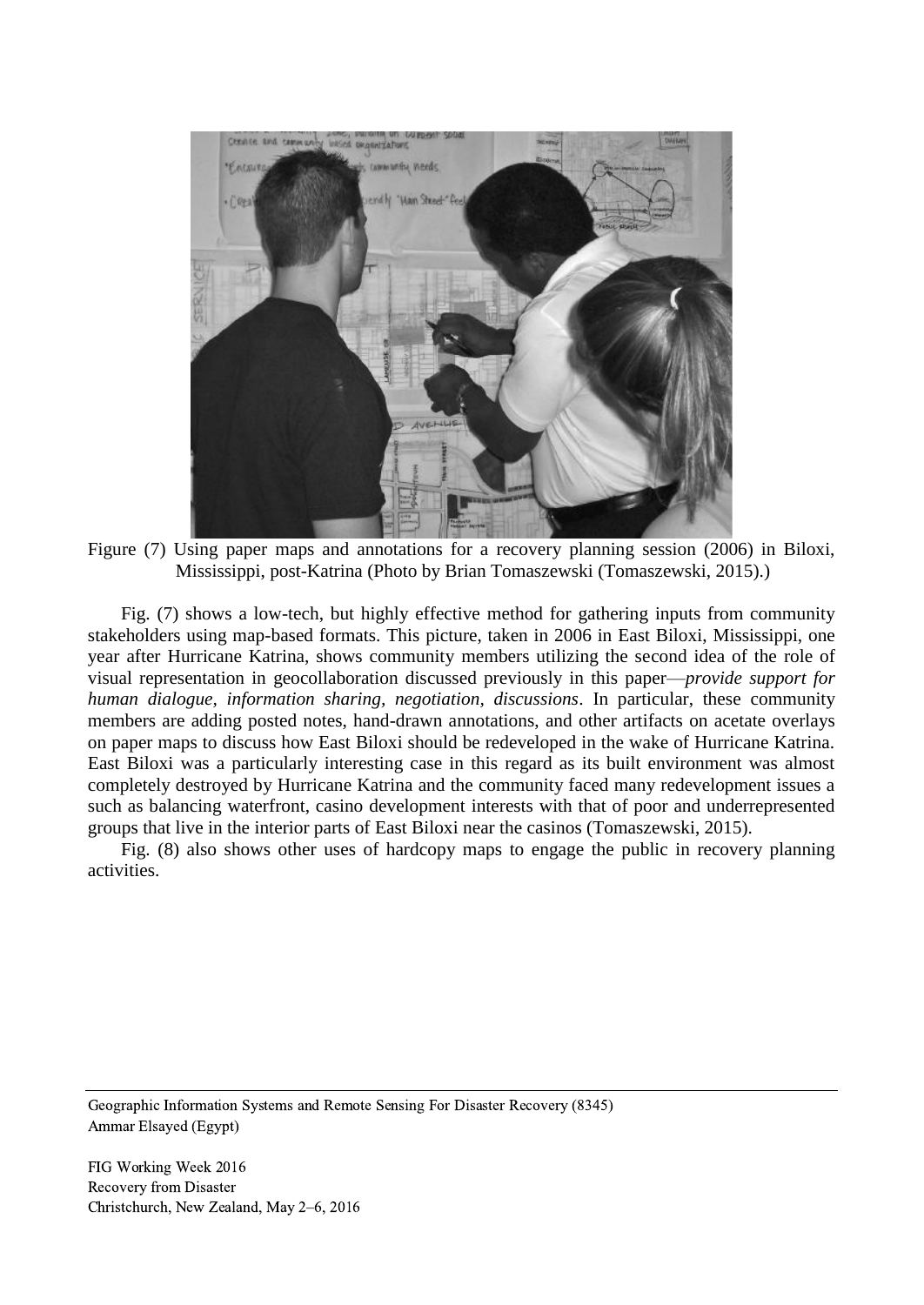

Figure (8) Using large maps to capture public opinion in feedback for housing recovery/restoration planning after Hurricane Sandy. (FEMA photo by K.C. Wilsey (Tomaszewski, 2015).)

Figure (8) was taken during a Hurricane Sandy housing recovery session with the New York City Housing Recovery Program and joined by FEMA. As seen in this figure, community members can find their house on a large map depicting a neighborhood impacted by Hurricane Sandy and can mark their house with a green (prefer to stay), orange (prefer to move), or blue (I am undecided) dot to indicate their housing situation preference in the wake of damage caused by Hurricane Sandy and revised flood elevation maps that were published by FEMA after Hurricane Sandy.

Thus, although GIS is often thought of in terms of a technology-based solution, it is important to remember that when GIS and the products created by GIS are used for activities such as recovery planning that involve the public, it is still very useful and valid to use simple, easy-to-understand paper-based maps on which people can draw, add Post-it Notes, or use any other simple data collection device so the widest range of stakeholder views can be captured and incorporated into broader recovery planning and decision-making processes.

Geospatial data should be, as much as possible, developed in advance, and should be frequently updated and appropriate metadata should be completed so that all users know the source and date of each data layer. It is vital that back-up copies are made frequently, and that independent back-up copies are kept off site. Constant updating will be required in an actual disaster recovery, as the pieces are moved around the chess board on a daily basis.

GIS systems can be expensive, complex, and difficult to learn and use. A major recent development has been the growth and utility of Open Source GIS and image processing systems that provide excellent capability without the cost of commercial software, and which are often smaller in size and easier to learn and use. Open source GIS software, such as QGIS

Geographic Information Systems and Remote Sensing For Disaster Recovery (8345) Ammar Elsayed (Egypt)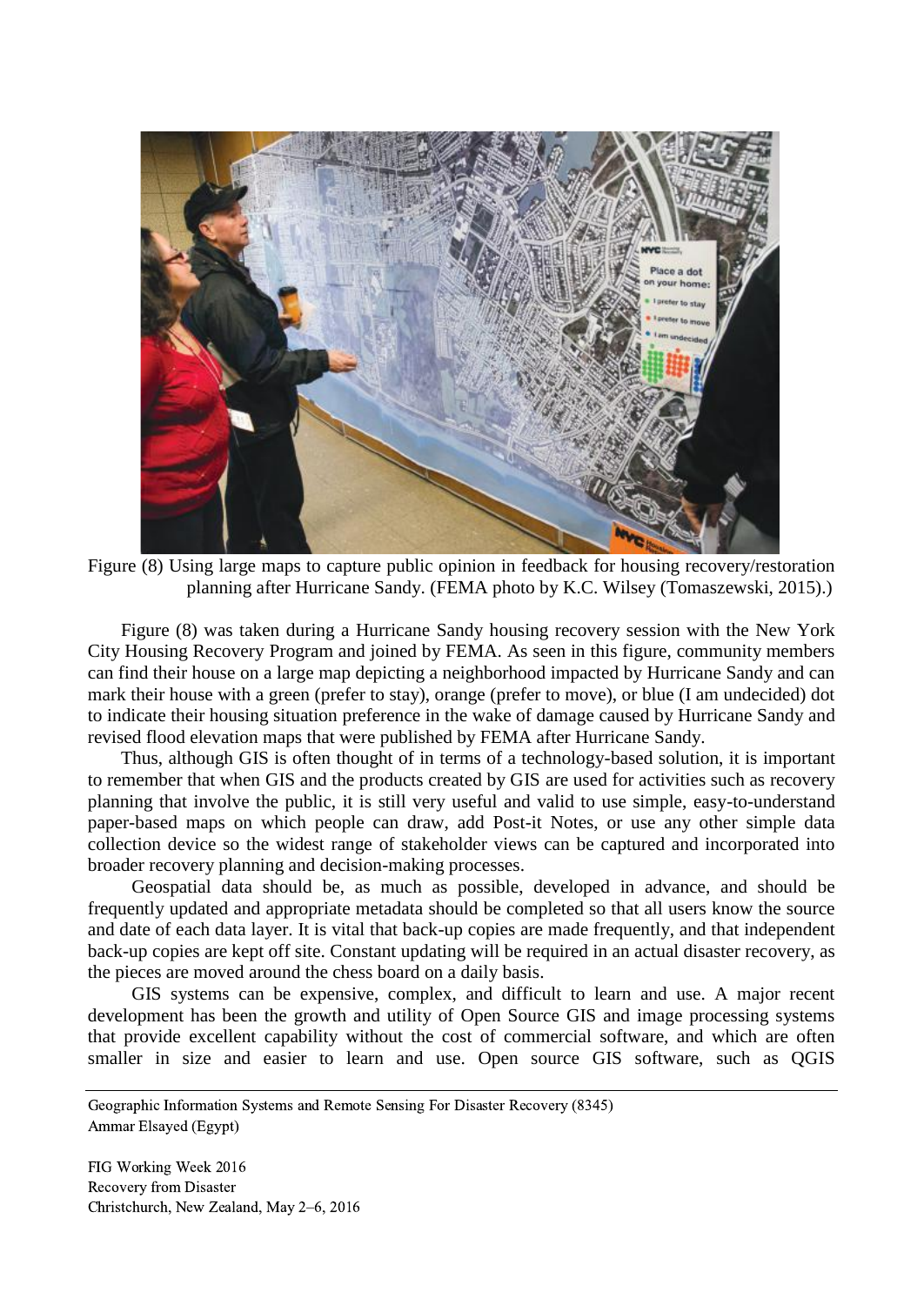(http://qgis.org), provide complete GIS, GPS, and remote sensing capabilities in several languages that run on Windows, Mac, Linux, and even Android tablets (Madry, 2015).

One of the benefits of these Open Source systems is that they can actually be loaded onto a flash drive, along with a GIS database, and can run the entire GIS from the flash drive on any computer. There is no need to download the software, have a license, or to compile the code. It will run directly from the flash drive. Having several such 'GIS-on-a-stick' systems pre-loaded allows responders to quickly access important data in the field and begin the response using their own laptops or any available computers in the field Fig. (9) (Ibid).



Figure (9) Open Source QGIS running on an Android tablet after Madry (2015)

## **4. USING REMOTE SENSING TO SUPPORT DISASTER RECOVERY TASKS**

Remote sensing provides disaster managers with powerful capabilities that help to minimize the impacts of disasters every day. Remote sensing providing data and imagery and it is often one of the limited capabilities available immediately after a disaster has occurred, because it does not rely on ground services or infrastructure (Madry, 2015).

Remote sensing technologies are used for making observations of disaster zones to measure redevelopment progress (Wagner, Myint, and Cerveny, 2012).

Unmanned aerial drones and unmanned aircraft of many types can be very useful in disaster response. No cares where the data come from as long as it is useful, and aerial drones can provide excellent damage assessment data if the weather allows (Madry, 2015).

Benefits of aerial drones, compared with satellite imagery, include the ability to control exactly when the data are acquired, higher spatial resolution, immediate acquisition of the data, and more. The first use of these was in Bosnia in 1994, and drones have been used around the world in various ways since then (Madry, 2015).

Geographic Information Systems and Remote Sensing For Disaster Recovery (8345) Ammar Elsayed (Egypt)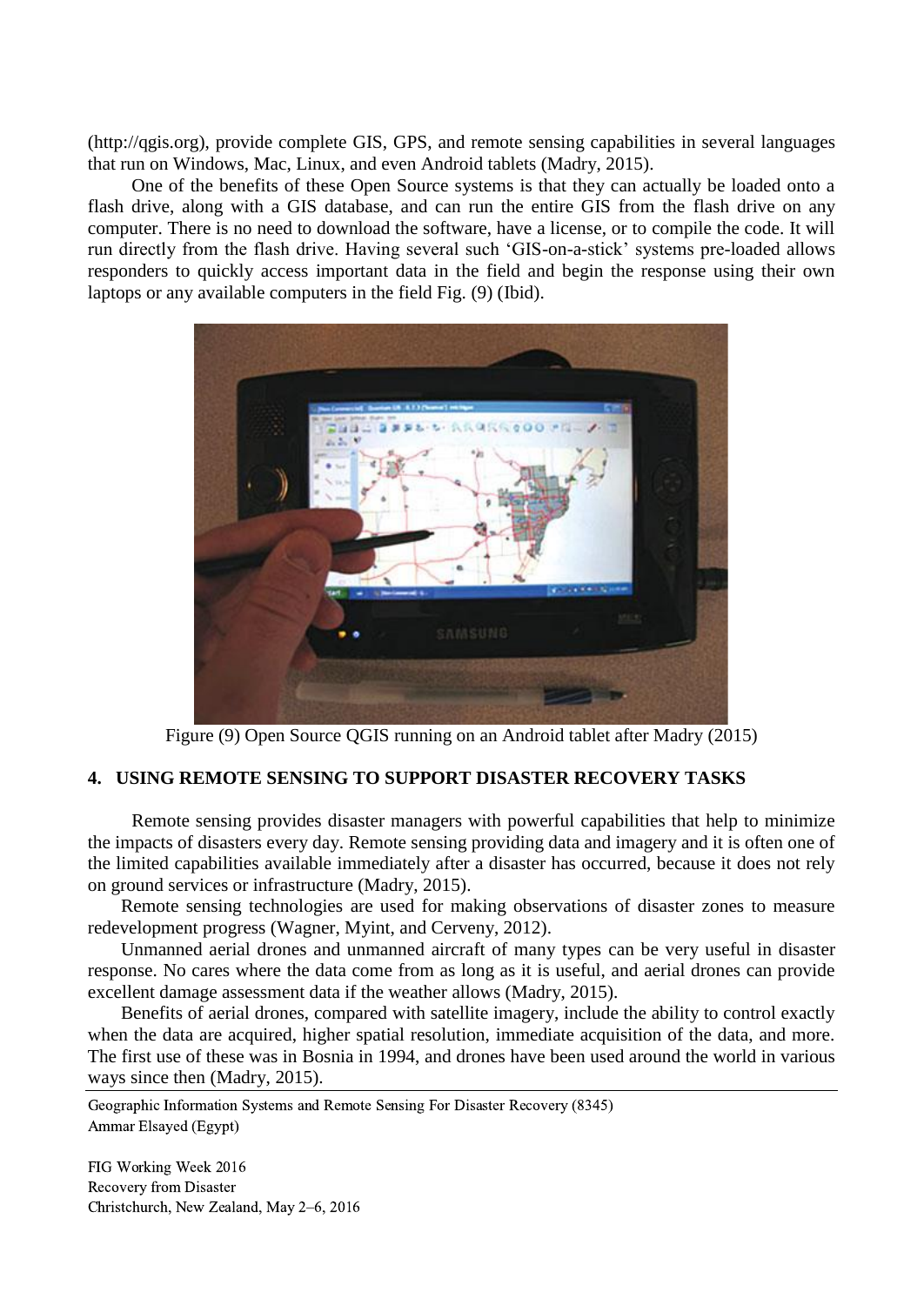At the very smallest size, micro unmanned aerial vehicles (or MUAVs) have been proposed as an excellent way to acquire contamination information in disasters involving chemical, biological, or nuclear materials dispersed into the atmosphere. The rapidly evolving technologies of microaerial vehicles, micro-sensors and related systems are at the extreme low end of the disaster remote sensing response, but these will continue to be developed. It is likely that new uses will evolve (Ibid).

One application might be to enter dangerous structures for search and rescue or monitoring dangerous situations such as nuclear discharges without directly endangering responders. Papers have been presented that have proposed the use of micro drones to deliver medical supplies or food in disaster areas and the technologies to do this will continue to develop (Ibid).

### **REFERENCES**

- 1. Dymon, U. J., and Winter, N. L. (2012) *Supporting Emergency Recovery Operations (Debris Management) Using GIS,* Federal Emergency Management Agency (FEMA), http://training.fema.gov/EMIWeb/edu/docs/hrm/Session%2012%20%20Supporting%20Eme rgency%20Recovery%20Operations.ppt (accessed March 16, 2014).
- 2. Emrich, C. T., Cutter, S. L. and Weschler, P. J. (2011) *GIS and emergency management,* In The SAGE Handbook of GIS and Society, London: Sage, 321–343.
- 3. Environmental Systems Research Institute, (2007) *GIS for Disaster Recovery*, ESRI, http://www.esri.com/library/brochures/pdfs/gis-for-disasterrecovery.pdf.
- 4. Federal Emergency Management Agency (FEMA). 2011. National Disaster Recovery Framework, http://www.fema.gov/national-disaster-recovery-framework.
- 5. Madry, S. (2015) *Space Systems for Disaster Warning, Response, and Recovery,* SpringerBriefs in Space Development, DOI 10.1007/978-1-4939-1513-2. Springer New York Heidelberg Dordrecht London.
- 6. Phillips, B. D., Neal, D. M. and Webb. G. R. (2012), *Introduction to Emergency Management*, Boca Raton, FL: CRC Press.
- 7. Stevenson, J. R. , Emrich , C. T., Mitchell, J. T. & Cutter, S. L. (2010) *Using Building Permits to Monitor Disaster Recovery: A Spatio-Temporal Case Study of Coastal Mississippi Following Hurricane Katrina*, Cartography and Geographic Information Science, 37:1, 57-68, DOI: 10.1559/152304010790588052.
- 8. Tomaszewski, Brian. 2010. Gecollcollaboration, Encyclopedia of Geography, http://www.sage-ereference.com/geography/Article\_n472.html.
- 9. Tomaszewski, B. (2015) *Geographic Information Systems (GIS) for Disaster Management,* CRC Press, Taylor & Francis Group, 6000 Broken Sound Parkway, NW, Suite 300, Boca Raton, FL 33487-2742.
- 10. Wagner, M. A., Myint, S. W. and Cerveny, R. S. (2012) *Geospatial assessment of recovery rates following a tornado disaster*, IEEE Transactions on Geoscience and Remote Sensing 50 (11):4313–4322.

Geographic Information Systems and Remote Sensing For Disaster Recovery (8345) Ammar Elsayed (Egypt)